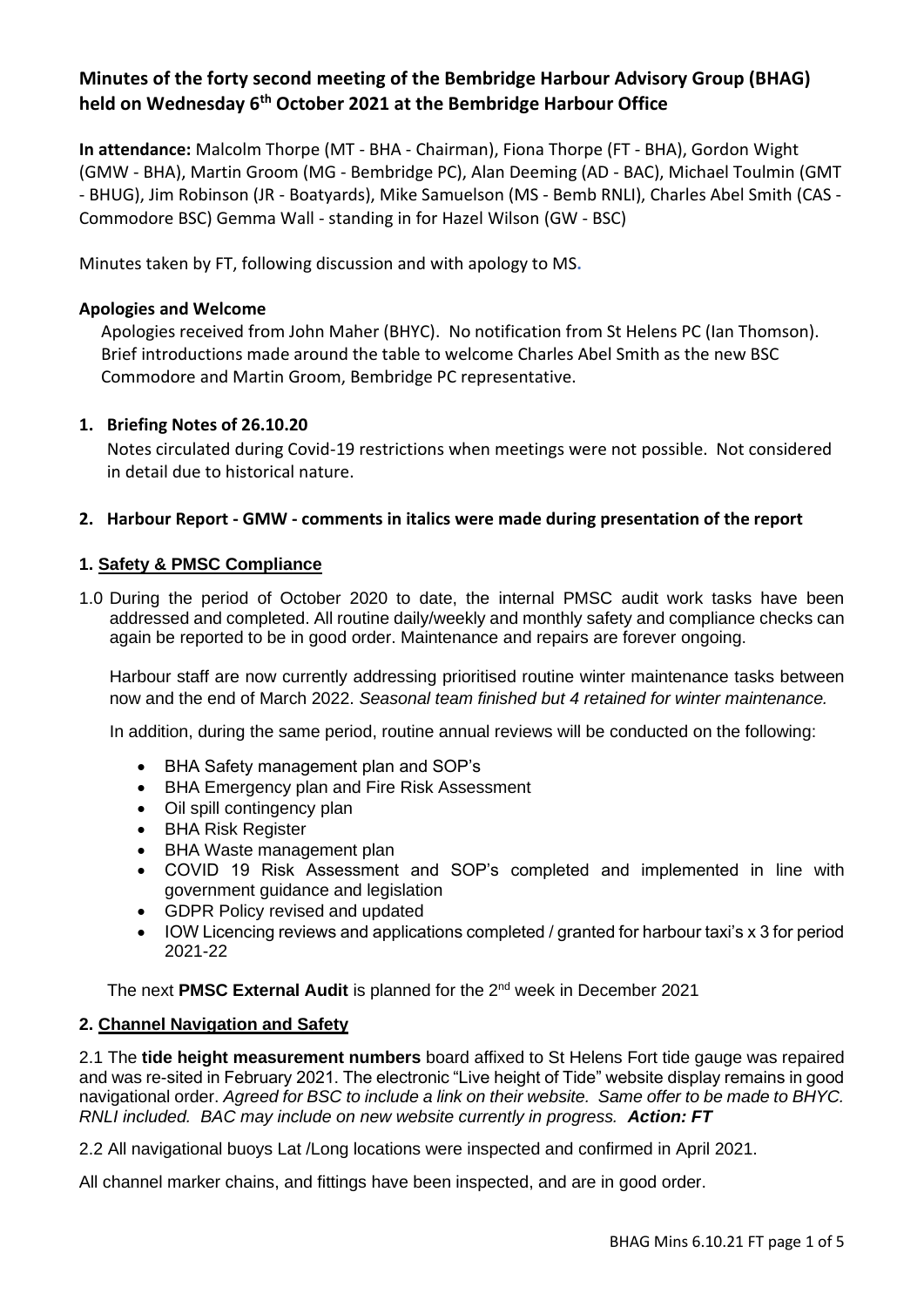2.4 Following the theft of Navigation beacon light on the 17<sup>th</sup> July, a new Buoy beacon light and radar reflector was again replaced on No 1 buoy. LNTM/11 refers.

2.6 An external annual inspection of all channel markers and navigational aids was conducted on 21<sup>st</sup> September 2021 by Trinity House Inspector Capt. Jonathan Kidd. 1 routine maintenance item was recommended relating to the flash sequence of the beacon on No 1 buoy.

#### **3. 2021 Operational summary**

3.1 A very busy and successful spring / summer season leading to many praises for how the Harbour and its service facilities remain in a safe and good developing order. *GW shared a customer's letter of thanks.*

*General discussion: Visitor berths were full throughout July and August 7 days a week, plus a reserve list, resulting in comparable income to 2019. Over 100 rallies in 2019, 80 in 2021.* 

*Installation of the finger pontoons, better facilities, Steve's Bar, Duver Café - all had been very successful and a draw to visitors and locals. Bar hours were designed not to compete with local businesses. Strong emphasis on local island produce.*

*MT - the seasonal team has been fantastic. Berthing staff are often university students and this year's new intake have all said they want to return next year. There is a natural turn over as they enter the full time jobs market and we have been very lucky with the staff we get. GW confirmed that he was remaining in post.* 

End of Report by Gordon Wight**,** Operations & Safety Manager, BHA.

### **3. Dredging - Entrance Channel**

Following Nigel Bennett's retirement in2020 it has taken time to find a suitable contractor to fulfil the Harbour's needs. JMC Aggregates has taken on the aggregates yard using a weighbridge in Robin Hill where grading and washing takes place.

Dredging in accordance with the Dredging Protocol agreed between the Harbour and IoW Council - boundaries temporarily marked with orange buoys. Current emphasis is on the eastern side, widening and increasing depth with Attrills Point to follow. A sand spur at No 6 buoy is being removed. The contractor can in-fill areas where commercial dredging has taken place with non-viable material such as silt. The Harbour dredger will also be used by the contractor in what is an on-going operation.

MS enquired about the financial arrangements with the contractor which MT declined to detail due to commercial sensitivity.

Attrills Point will be addressed next - MT's ideal would be to effectively remove the corner.

The Solent Forum has looked at the beneficial use of dredging. MT is meeting Paul Tosswell on 7.10.21 and this is one of the items to be discussed.

Use/removal of the rock piles on the beach discussed (contractor/beach architecture?)

Planning permission is in place for the aggregate yard with approx 3 years unexpired. See Appendix 1 attached electronically to cover email.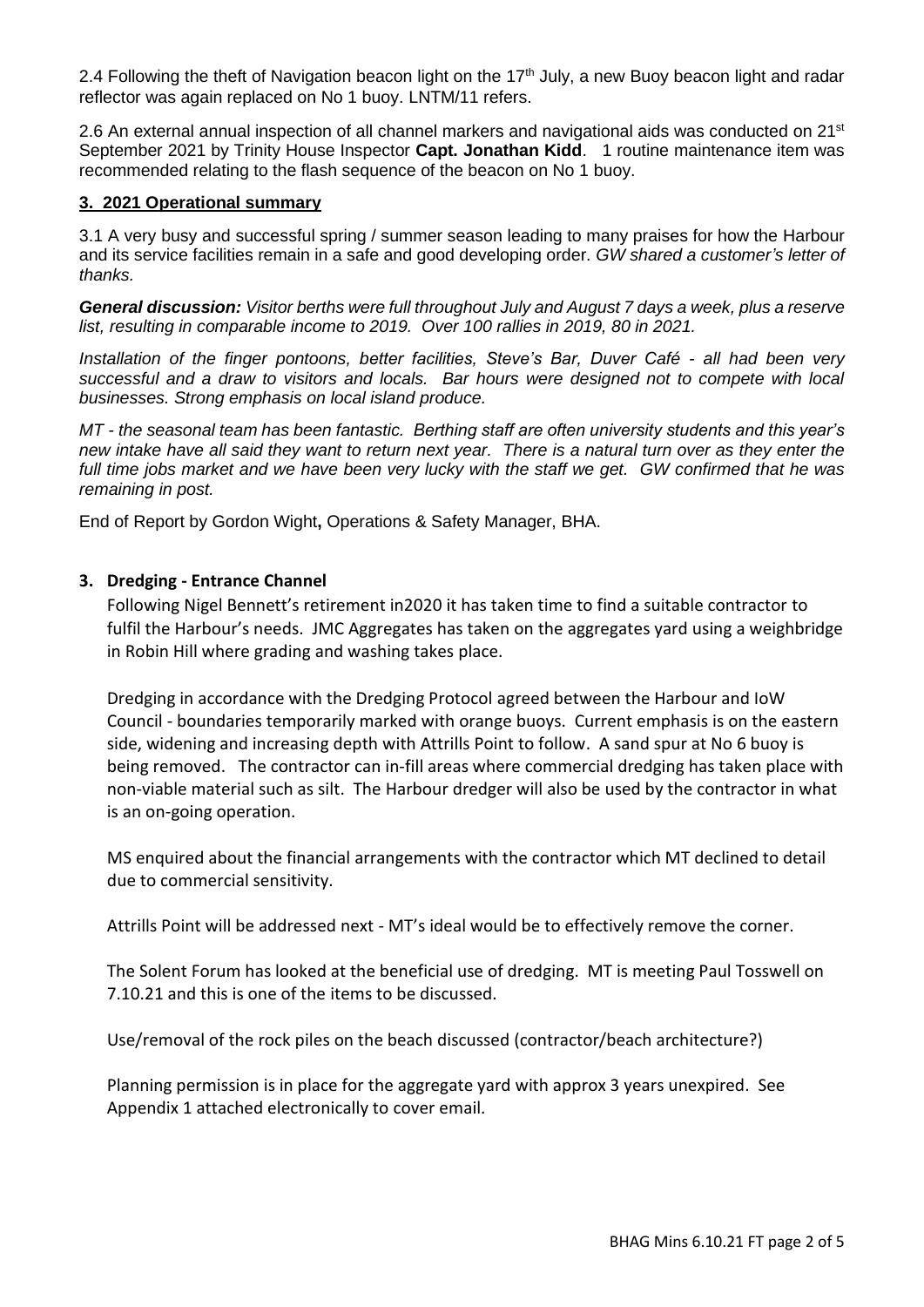### **Dredging - Inner Harbour**

ML Dredging vessels arriving Thursday and Friday  $(7<sup>th</sup> / 8<sup>th</sup> Oct)$  having been delayed by bad weather. Both sides of the Duver pontoon and an area at BBS are being dredged - approx. timescale 3 weeks. No visitor facilities during October.

GMW also confirmed 5 lines of mid-harbour moorings being lifted, leaving final 2 next to Fishermans. Beneficial to the Illusion fleet - MT has made Bruce Huber of BSC aware. Mid-Harbour pontoons have been used this season for short stays and overflow.

# **5. Bembridge Point Groyne**

MT: Macklays have confirmed a cost of £280,000 + VAT. Paul Tosswell has advised the Harbour over 25 years and is not convinced of a positive outcome from a refurbished groyne.

BHIC originally committed £25,000 to the project as well as management services, offsetting all VAT, and using permitted development rights. BHUG had previously instigated community fundraising and BSC had pledged £60,000 with a potential £10/20,000 from other sources. This would appear to have fallen away as a result of the extended delay to the Harbour's Planning Application.

BHIC is willing to increase its contribution, but will not fund the whole project, needing another body or bodies to stand with it such as BSC.

CAS outlined BSC's main concerns of navigability and long-term access to moorings. He is of the same opinion as his predecessor and helped draft the letter sent from the 3 clubs to the Harbour. He felt that encouraging contributions from members would depend on it making sense for both the Club and broader community. AD noted the ethos of the Angling Club and suggested a modest contribution could perhaps be contingent on a stay on harbour dues or similar.

MS felt that Paul Tosswell's reports focus on the stability of the Point and not the ingress of sand entering the Harbour, interpreting PT's view as being that the groyne serves no purpose in the defence of the point. MT view is that PT's specific report relates to an ongoing maintenance programme entailing the removal of sand that has overtopped the groyne. The contactor's preference is for the groyne to remain as it is so that he can commercially remove the sand buildup. AD observed that if the sand is of commercial value it somewhat negates the argument for the need for a refurbished groyne.

MT noted that Bennetts didn't touch the sand by the groyne - whereas JMC Aggregates has a different business model with their washing ability facilitating building trade usage. Over the past few months, approx. 14,500 / 15,000 tonnes have been removed.

CAS stated that the material within the BODA pool is of no commercial value so BSC are facing the prospect of dredging every 2 years as opposed to the current 5. North easterlies wash sand into the Harbour and the groyne is vital in halting this.

Total removal of groyne (query by MG) is not under consideration as it would necessitate planning approval to build a new groyne (rather than the current refurbishment proposal). Clarification on mid-Harbour sand bank - this is a protected area and cannot be dredged.

GMT asked what needs to happen to make progress on the groyne. The Harbour needs someone to stand alongside it.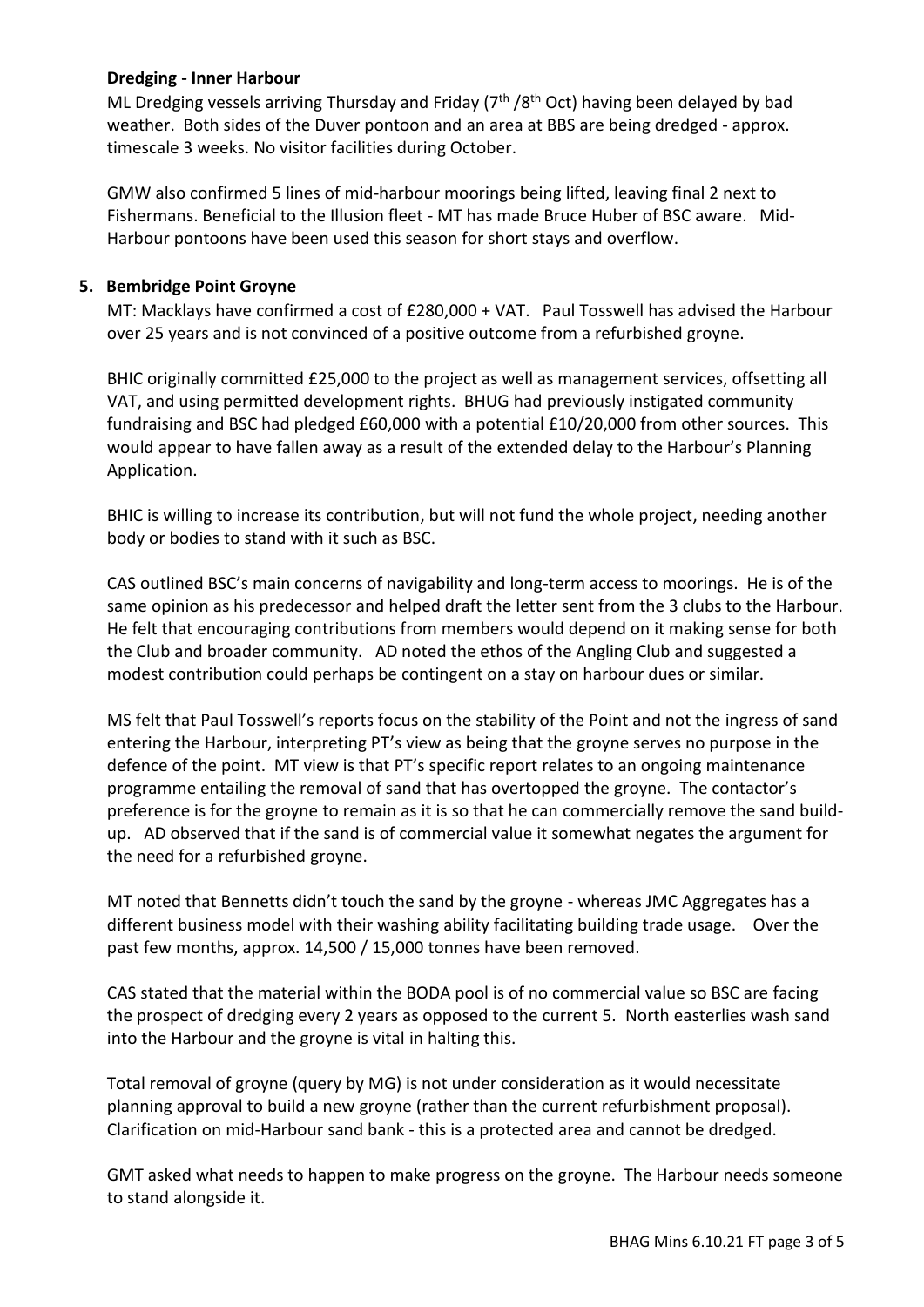An alternative entrance channel is on hold for the moment.

# **6. Legal Challenges**

MT summarised: JR1 decision report now received. 10 items requested by BHT were all found in favour of IoW Council (with Harbour as an Interested Party). BHT has appealed on two items and it is now understood that only one may be considered by a Court of Appeal. The Court awarded IOWC and BIL costs to be paid by BHT which presently remain unpaid. No timescale.

2<sup>nd</sup> JR Challenge against MT/FT is still on-going. No timescale.

Legal costs are phenomenal. BHT has benefitted from being granted a restriction on costs under the Aarhus Convention, limiting their liability of losing JR1 to £10,000. This does not cover the costs to date of the IoW Council who have use of the public purse. In going for an Appeal, BHT have replaced their original barristers, presumably at significant expense.

BHT have requested Aarhus for JR2 which the Harbour consider to be unacceptable, especially given that BHT claim to have raised over £100,000.

# **7. Events programme 2021 and 2022**

FT summarised 2021 - some events cancelled due to Covid restrictions. The Duver Dash is now part of the Isle of Wight Festival of Running. In 2022 it's hoped that the main organisers will take the lead role and the local community will be involved (Parish Council and primary school - FT will be contacting).

The Bembridge Gig Fest (originally planned for 2019) was moved from June to July then was cancelled, but an informal gathering with 4 mainland rowing clubs and Yarmouth Gig Rowing Club (co-organisers) proved to be an excellent "dress rehearsal" for a larger event in 2022. 2 June weekends under consideration (4<sup>th</sup>/5<sup>th</sup> and 18<sup>th</sup>/19<sup>th</sup>) but the first is the start of ½ term and the second announced as IoW Music Festival, so issues with accommodation for mainland clubs and inflated ferry prices/availability for additional crew/club members. Dates TBC.

FT grateful thanks for extra high level of support from BSC, BHYC and BHA staff for FFW when FT was called away to a family emergency. A fantastic event and GMW recorded additional thanks for the attendance of a local samba band for Sunday's crabbing competition.

#### **Proposed 2022 dates**:

- **Duver Dash** Sunday 29<sup>th</sup> May (note 4-day Bank Holiday, Thursday 2<sup>nd</sup> to Sunday 5<sup>th</sup> June, marking the Queen's 70 years of service. The  $\frac{1}{2}$  term holiday 30<sup>th</sup> May to 3<sup>rd</sup> June
- **Rock the Boat** Saturday 4th June (TBC)
- **Bembridge Gig Fest** proposed dates of Saturday 18th & Sunday 19th June but may change
- Bembridge Harbour Family Fun Weekend Friday 12<sup>th</sup> Sunday 14th August Potential clashes with sailing events (Scows 70<sup>th</sup>, Mermaids 100<sup>th</sup>, Redwings 125<sup>th</sup> Anniversaries. BSC programme being finalised by end of October).

#### **8. Members' Reports**

GMT - all points already addressed